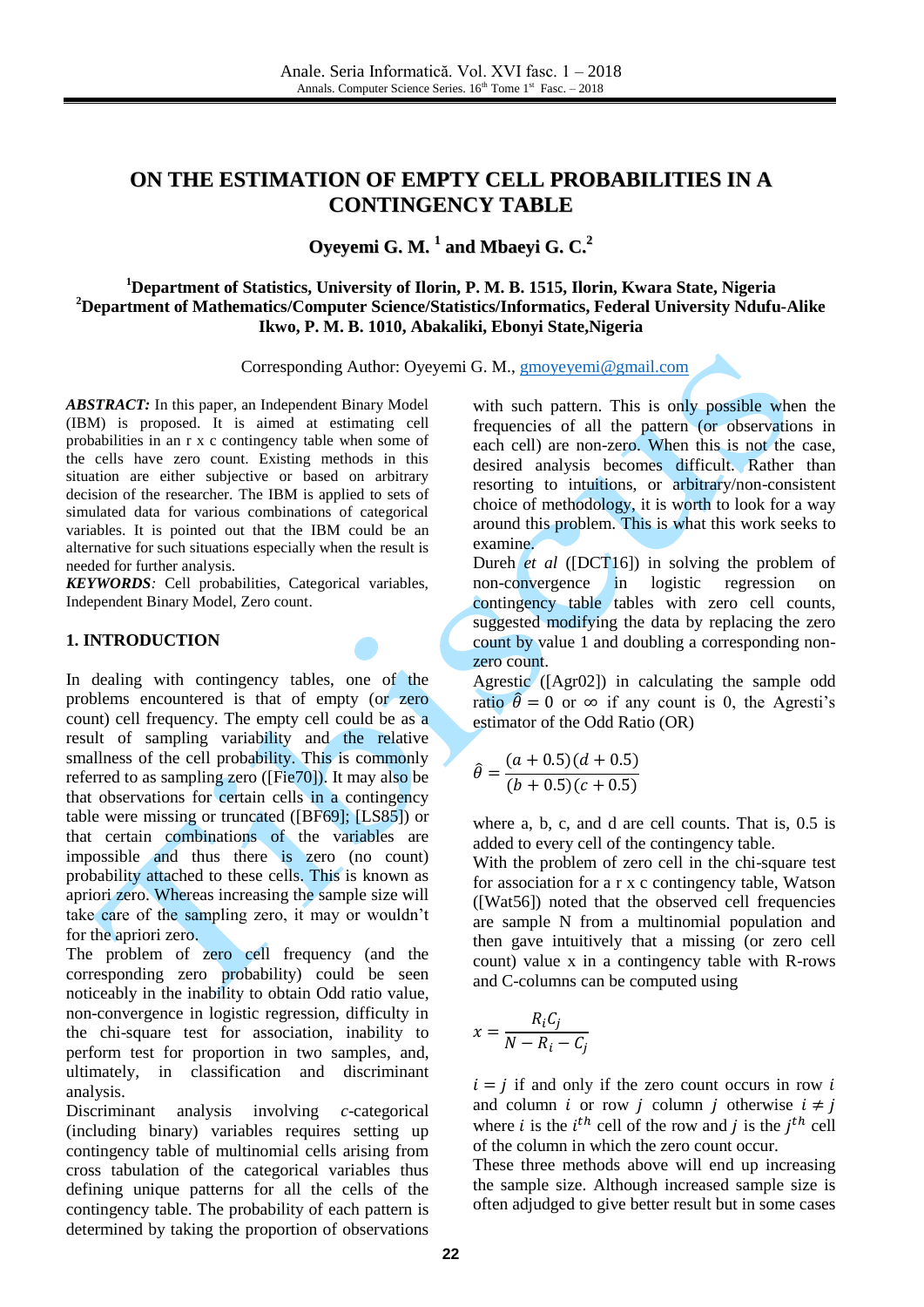obtaining this increased sample size is very difficult especially in the zero cell case.

Dobra *et al* ([DTW06]) in a Bayesian framework computed posterior distribution for unobserved (zero) cell counts and parameters underlying models for cell probabilities in tables with sets of fixed margins.

A popular literature ([Krz75]; [Krz80]; [Krz86]; [AK90]) for discriminant analysis with mixed variables uses the Iterative proportional fitting procedure ([Hab72]; [RS95]; [Fab14]).

The Iterative Proportional Fitting (IPF), sometimes referred to as "Raking" is used to adjust a table of data cells such that they add up to selected totals for both the columns and rows of a table. By this adjustment, cell probabilities are determined wherein cell counts are repeatedly and proportionally adjusted to equal margin totals until selected (or desired) level of convergence is reached. The IPF procedure employs a log-linear model while rescaling the cells of a contingency table. However, Norman ([Nor99]) noted that IPF cannot work if any of the marginal cell values are equal to zero. That is, if for the given margin, a cell has zero count then the IPF becomes impracticably inapplicable. If this occurs, Touloumis ([Tou14]) suggests making the value for such cells very small compared to all of the other cells in the marginal. This agrees with David ([Dav92]), Fabian ([Fab14]) and Xu *et al* ([XSS16]) who noted that the IPF needs adequate sample size in order to be reliable. In using the IPF, Eddie ([Edd08]) noted that, no adjustment will be made to cell with a value of zero. With these, the IPF as has been used in discriminant analysis of mixed variables may not have been a dependable in situation of zero cell count.

### **2. THE PROPOSED ESTIMATION PROCEDURE**

Let  $X = (X_1, X_2, ..., X_p)$  be a p-dimensional random vector of Bernoulli variables. A particular value X, denoted by  $x = (x_1, x_2, ..., x_p)$  is called a response pattern. Each  $x$  is defined by a unique pattern. This pattern consists of 0's and 1's. The 0's and 1's are used to indicate presence/absence of entity of interest or possession/non-possession of a particular attribute. Denote with  $\hat{\pi}(x)$  the probability that **x**has the response pattern $x$ . By writing in terms of the probability mass function (pmf) of Bernoulli distribution and combining the independent law of probability, the Independent Binary Model (IBM) is proposed as follows;

$$
\hat{\pi}(x) = \prod_{i=1}^{p} p_j^{x_j} (1 - p_j)^{1 - x_j}, \quad j = 0, 1
$$

$$
p_j=a_j\frac{n_{i(x)}}{n}
$$

Where  $a_j$  is the set of all patterns with  $x_j = 1$ .

From the above,  $\hat{\pi}(x)$  is the estimated probability of each response pattern which corresponds to the probability of any given observation falling into cell c of the contingency table. With the IBM, probability of each response pattern necessarily no longer depend on the proportion (obtained using the number of observations with such response pattern) of response pattern but the result obtained with the estimation procedure using the IBM. The IBM is related to the First Order Bahadur Model ([Bah61]). It was used by Moore ([Moo73]) and Asparoukhov & Stam ([AS96]) for classification using only binary variables, Fitzmaurice *et al* ([F+06]) estimating regression parameters for longitudinal binary data and was reviewed by Heumann ([Heu14]). Carefully written program will execute the estimation procedure with minimum computer time as such speed and accuracy is not lost.

# **2.1 Justification for using the IBM**

Though it has been used by some authors in classification, none has used it for probability estimation purpose and hence the objective of this work; estimation of zero cells probabilities. It has only been used for binary variable case but this work will extend it to incorporate variables that have more than two states. It follows a known probability function and it is based on valid probability law.

# **3. SIMULATION AND APPLICATION**

Categorical variables were simulated for various small sizes and cross classified into a contingency table. The essence of considering only small samples is to give room for occurrence of cells with zero count. The IBM was then used to estimate probabilities for the zero count cells and in that process adjust other cell probabilities by reestimating them using the IBM. Results are presented in each table according to number of categorical variables cross-classified.

### **4. RESULTS AND DISCUSSION**

### **4.1 Results**

Hint: **n**= sample size; **n(c)**=number of cells resulting from classifying the variables; **n[c=0]**=number of cells with zero count;  $C_i = 0$  is the specific cells (rowwise) with the zero count;  $P_i(C_i=0)$ =estimated probabilities for the empty cells;  $\sum P_i$  =sum of all probabilities (for both zero and non-zero count cells)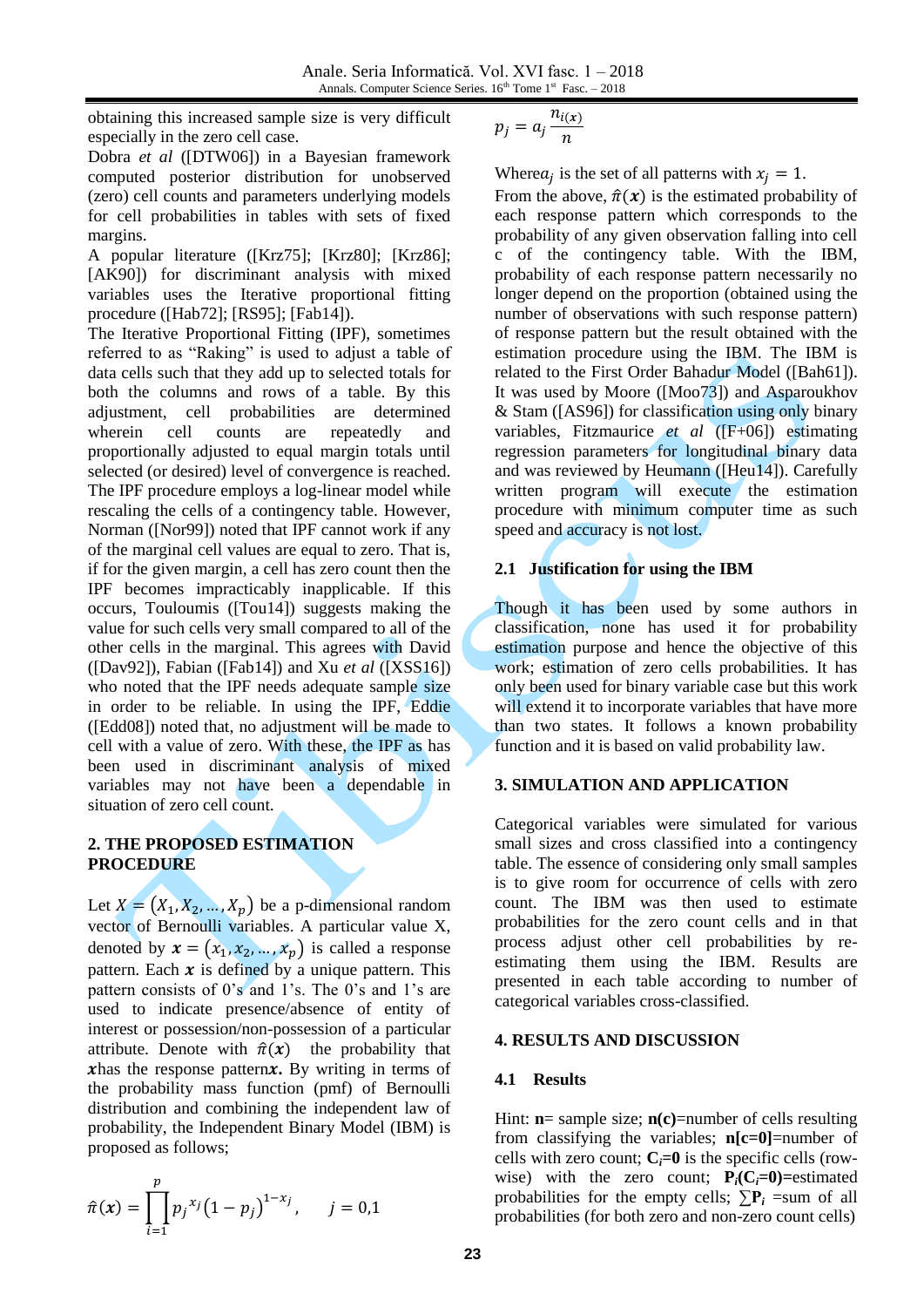Anale. Seria Informatică. Vol. XVI fasc. 1 – 2018 Annals. Computer Science Series.  $16<sup>th</sup>$  Tome  $1<sup>st</sup>$  Fasc.  $-2018$ 

| Table 1: Two binary variables |           |            |            |              |  |  |
|-------------------------------|-----------|------------|------------|--------------|--|--|
| n                             | n(c)      | $n[c=0]$   | $C_i=0$    | $P_i(C_i=0)$ |  |  |
| 10                            | 4         | <b>NIL</b> | <b>NIL</b> | <b>NIL</b>   |  |  |
| 9                             | 4         | <b>NIL</b> | <b>NIL</b> | <b>NIL</b>   |  |  |
| 8                             | 4         | <b>NIL</b> | <b>NIL</b> | <b>NIL</b>   |  |  |
|                               | 4         | <b>NIL</b> | <b>NIL</b> | <b>NIL</b>   |  |  |
| h                             | 4         |            |            | .1650        |  |  |
|                               | 4         |            |            | .4800        |  |  |
|                               | $\Lambda$ |            |            | .3750        |  |  |
|                               |           | ◠          | 1,3        | .2500, .0833 |  |  |

| <b>Table 2: Three binary variables</b> |      |          |             |                                              |                      |  |
|----------------------------------------|------|----------|-------------|----------------------------------------------|----------------------|--|
|                                        | n(c) | $n[c=0]$ | $C_i=0$     | $P_i(C_i=0)$                                 | $\nabla\mathbf{p}$ . |  |
| 10                                     |      |          |             | .0080                                        |                      |  |
|                                        |      |          | 4,6,8       | .05761, .03292, .01646                       |                      |  |
|                                        |      | 4        | 1,6,7,8     | .4102, .03516, .08203, .01172                |                      |  |
|                                        |      |          | 4,5,6       | 1.02e-04, 2.447e-01, 2.449e-04               |                      |  |
|                                        |      |          | 1,2,4,6,7   | .444, .222, .111, .000222, .000222           |                      |  |
|                                        |      |          | 2,6,7       | .1598, .00016, .00016                        |                      |  |
|                                        |      |          | 1,4,5,6,7   | .3746, .000125, .3746, .000375, .1249        |                      |  |
|                                        |      | 6        | 1,2,3,5,6,7 | .1665, .0001667, .333, .1665, .0001667, .333 |                      |  |
|                                        |      |          |             |                                              |                      |  |

| Table 3: One binary and 3-state variables |      |            |         |                                |       |  |
|-------------------------------------------|------|------------|---------|--------------------------------|-------|--|
| $\mathbf n$                               | n(c) | $n[c=0]$   | $C_i=0$ | $P_i(C_i=0)$                   |       |  |
| 10                                        | 6    |            |         | .1598                          |       |  |
| 9                                         | 6    | <b>NIL</b> | NIL     | <b>NIL</b>                     |       |  |
| 8                                         | 6    | <b>NIL</b> | NIL     | <b>NIL</b>                     |       |  |
|                                           | 6    |            |         | .1223                          |       |  |
| 6                                         | 6    |            | 2,3     | .1388, .6938                   |       |  |
|                                           | 6    | 3          | 1,3,6   | .1665, .666, .0006667          |       |  |
| 4                                         | 6    | 3          | 1,2,6   | 9.98e-04, 9.98e-04, 9.98e-04   |       |  |
|                                           | 6    | 3          | 1,5,6   | 3.327e-01, 6.667e-07, 6.66e-04 | .9997 |  |

| Table 4: One binary and one 4-state variables |      |          |                 |                                         |       |  |  |
|-----------------------------------------------|------|----------|-----------------|-----------------------------------------|-------|--|--|
| n                                             | n(c) | $n[c=0]$ | $C_i = 0$       | $P_i(C_i=0)$                            | Έ,    |  |  |
| 10                                            |      |          | $\overline{.4}$ | .1439, .5754                            | .9280 |  |  |
|                                               |      |          | 6,7             | .007316, .007316                        | .9218 |  |  |
|                                               |      | 3        | 3,5,8           | .0006556, .03119, .0002185              | .9997 |  |  |
|                                               |      | 4        | 2,5,7,8         | .0611, .0004893, .0004893, .4888        | .9997 |  |  |
| h                                             |      | 3        | 1,6,8           | 1.386e-01, 1.388e-04, 6.938e-04         | .9719 |  |  |
|                                               |      | 4        | 1,3,4,6         | 3.194e-01, 1.198e-01, 4.79e-01, 4.8e-07 | .9196 |  |  |
|                                               |      | 4        | 3,4,5,6         | .1405, .4215, .04683, .0001406          | .9371 |  |  |

×

 $\sqrt{2}$ 

| Table 5: Two 3-state variables |      |          |                  |                                                            |           |  |  |
|--------------------------------|------|----------|------------------|------------------------------------------------------------|-----------|--|--|
|                                | n(c) | $n[c=0]$ | $C_i=0$          | $P_i(C_i=0)$                                               | $\sum$ Pi |  |  |
| 10                             |      | 3        | 1,3,7            | 7.2e-07, 7.193e-04, 7.992e-05                              | .9991     |  |  |
|                                |      | 4        | 1,6,7,8          | 1.109e-04, 8.871e-04, 8.88e-07, 8.871e-04                  | .999      |  |  |
|                                |      | 3        | 2,3,7            | 1.873e-04, 5.619e-04, 1.873e-04                            | .9991     |  |  |
|                                |      | 3        | 1,6,7            | 1.223e-04, 7.34e-04, 1.223e-04                             | .9991     |  |  |
| 6                              | 9    | 4        | 1,3,7,8          | 8.325e-07, 8.317e-04, 8.325e-07, 8.317e-04                 | .999      |  |  |
|                                |      | 5        | 2,3,4,7,8        | 7.992e-07, 7.984e-04, 1.996e-04, 7.992e-07, 7.984e-04      | .999      |  |  |
|                                |      | 6        | 1, 3, 5, 6, 7, 8 | 9.98e-07, 9.97e-04, 9.98e-07, 9.97e-07, 9.98e-07, 9.97e-04 | .999      |  |  |
|                                |      | 6        | 3,4,5,6,7,9      | 6.65e-04, 6.66e-07, 3.33e-04, 6.65e-04, 3.33e-04, 6.65e-04 | .9993     |  |  |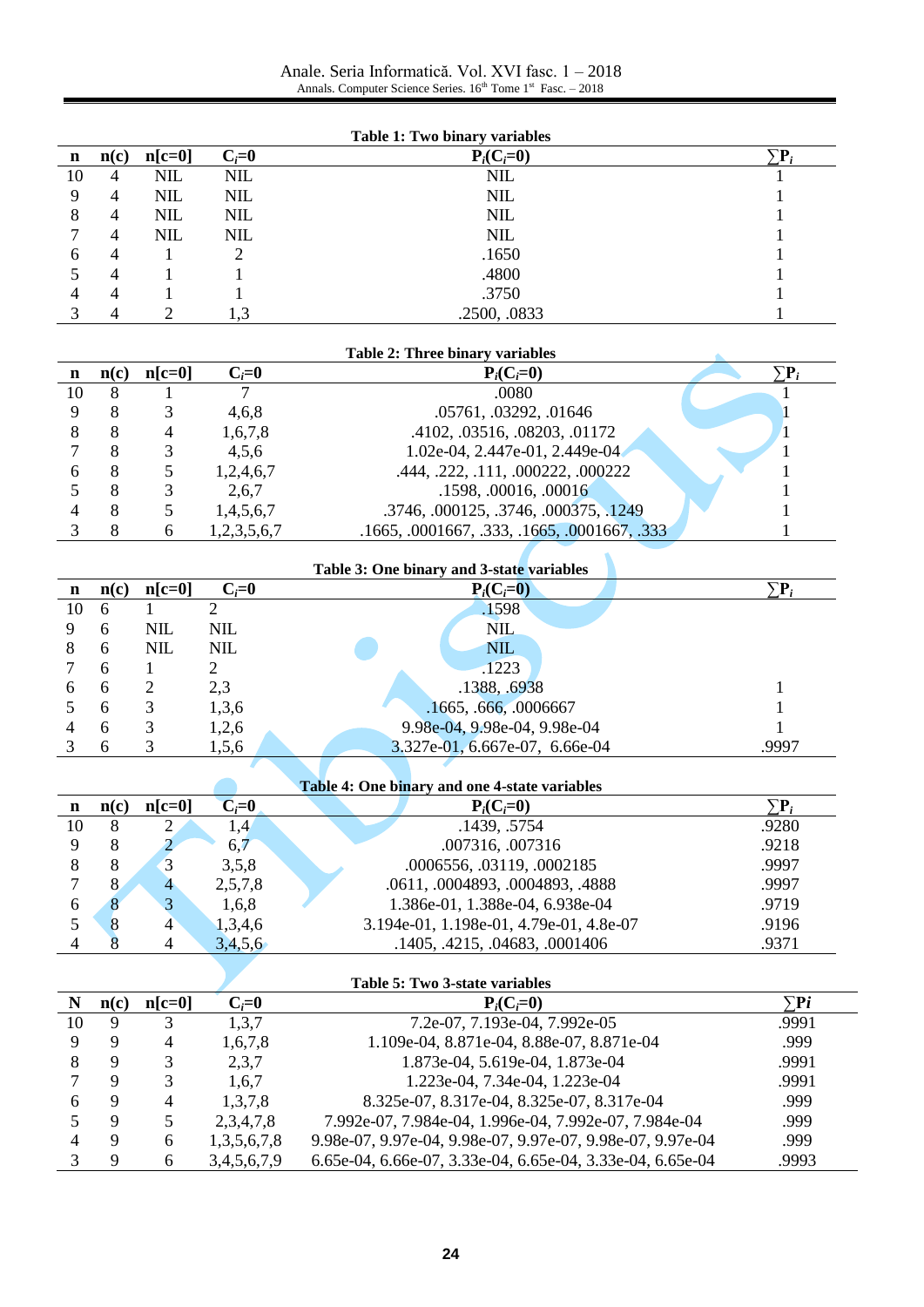Anale. Seria Informatică. Vol. XVI fasc. 1 – 2018 Annals. Computer Science Series.  $16<sup>th</sup>$  Tome  $1<sup>st</sup>$  Fasc.  $-2018$ 

| Table 6: Two 4-state variables |      |          |                     |                                                                |                     |  |  |
|--------------------------------|------|----------|---------------------|----------------------------------------------------------------|---------------------|--|--|
| N                              | n(c) | $n[c=0]$ | $C_i=0$             | $P_i(C_i=0)$                                                   | $\sum \mathbf{P}_i$ |  |  |
| 10                             | 16   | 8        | 2, 4, 6, 7, 8, 14,  | 8.084e-07, 8.07e-04, 8.084e-07, 8.084e-07, 8.076e-4, 8.076e-   | .9996               |  |  |
|                                |      |          | 15, 16              | 04, 8.076e-04, 8.068e-01                                       |                     |  |  |
| 9                              | 16   | 9        | 1, 4, 6, 7, 8,      | 9.96e-07, 9.95e-04, 9.96e07, 9.96e-07, 9.95e-04, 9.95e-04,     |                     |  |  |
|                                |      |          | 12, 13, 14, 15      | 9.95e-04, 9.95e-04, 9.95e-04                                   |                     |  |  |
| 8                              | 16   | 9        | 2, 4, 5, 6, 8, 9,   | 7.641e-07, 7.633e-04, 1.09e-04, 7.641e-07, 7.633e-04, 1.556e-  | .9995               |  |  |
|                                |      |          | 14, 15, 16          | 02, 7.633e-04, 7.633e-04, 7.626e-01                            |                     |  |  |
|                                | 16   | 10       | 2, 3, 5, 6, 7, 8,   | 1.246e-04, 1.24e-04, 1.068e-04, 7.485e-07, 7.485e-07, 7.478e-  | .9995               |  |  |
|                                |      |          | 12, 13, 15, 16      | 04, 7.478e-04, 1.067e-01, 7.478e-04, 7.47e-01                  |                     |  |  |
| 6                              | 16   | 11       | 2,3,4,5,6,7,8       | 6.07e-07, 6.07e-7, 6.064e-04, 1.731e-02, 1.213e-04, 1.213e-04, | .9717               |  |  |
|                                |      |          | 9, 13, 14, 15       | 1.212e-01, 1.731e-02, 8.655e-02, 6.064e-04, 6.064e-04          |                     |  |  |
| 5.                             | 16   | 11       | 1,2,3,4,5,10        | 1.795e-04, 1.79e-04, 1.992e-02, 1.793e-01, 7.186e-07, 7.186e-  | .9994               |  |  |
|                                |      |          | 11, 12, 13, 14, 16  | 07, 7.976e-05, 7.178e-04, 7.178e-04, 7.178e-04, 7.171e-01      |                     |  |  |
| 4                              | 16   | 11       | 1,2,4,6,7,8,9       | 1.795e-04, 1.79e-04, 1.992e-02, 1.793e-01, 7.186e-07, 7.186e-  | .9994               |  |  |
|                                |      |          | 10, 13, 14, 15, 16  | 07, 7.976e-05, 7.178e-04, 7.178e-04, 7.178e-04, 7.171e-01      |                     |  |  |
| 3                              | 16   | 11       | $1,2,3,4,7,8,9$ 10, | 1.795e-04, 1.79e-04, 1.992e-02, 1.793e-01, 7.186e-07, 7.186e-  | .9994               |  |  |
|                                |      |          | 11, 13, 14, 15      | 07, 7.976e-05, 7.178e-04, 7.178e-04, 7.178e-04, 7.171e-01      |                     |  |  |

#### **4.2 Discussion**

Tables  $1 - 6$  above present results of estimation using the IBM on various combinations of categorical variables. Note that the variables includes those with more than two states, as such, the IBM can be extended to incorporate not just binary but categorical variables with more than two states. Probability values decreases as we estimate cell down the rows. That is, higher probability values occurs at the first cell, the second row (by row) has the next highest, the third the next and so on. Some values seem to exhibit a pattern especially when the occurrence of the zero has a pattern. Due to truncation error, the probabilities may not always sum to exactly 1 but it will do when rounding up from 3-significant values. The IBM would be more effective in situation where numbers of empty cell resulting from the number of categorical (including binary) variables available are many. The more the empty cell, the less tendency of the estimated probabilities to sum to 1.Probabilities summed to exactly 1 for the 3-binary case but such was not the case for 1-binary and one 4-state categorical even though both have 8 cells. This implies that, with transforming 3 or more state categorical variable into binary, probabilities slowly sum to 1.For the 4 state variable, convergence (in terms of unchanging values of cell probabilities) was attained when observation was 5 or less.

### **5. CONCLUSION**

It has been shown that for contingency tables having some zero count cells, the direct maximum likelihood estimation procedure becomes difficult. Unlike the iterative proportional fitting procedure which is based on marginal totals, the IBM is based

on the grand total and can be used for variables with more than two states. It is however similar with the IPF procedure in that it makes re-adjustment of the cell probabilities. As it is intended to use the IBM to estimate probabilities corresponding to cells with zero count, results obtained using the IBM attest to its importance.

#### **REFERENCE**

- [Agr05] **Agresti A.** *Categorical Data Analysis*. John Wiley & Sons, New York, USA. 70 -71, 2002.
- [AK00] **Asparoukhov O., Krzanowski W. J. -** *Non-parametric smoothing of the location model in mixed variable discrimination.* Statistics and Computing, 10, 289 – 297, 2000.
- [AS96] **Asparoukhov O. K., Stam A.** *Mathematical Programming formulations for Two-group Classification with Binary Variables.* IIASA working paper, IIASA, Axenburg, Austria. WP-96-092, 1996.
- [Bah61] **Bahadur R. R.** *On classification based on responses to n dichotomous items.* H. Solomon (Ed.), Studies in Item Analysis, Stanford University Press, New York, 1961.
- [BF69] **Bishop Y. M. M., Fienberg S. E.** *Incomplete Two-Dimensional Contingency Tables.* Biometrics, 1(25), 119 – 128, 1969.